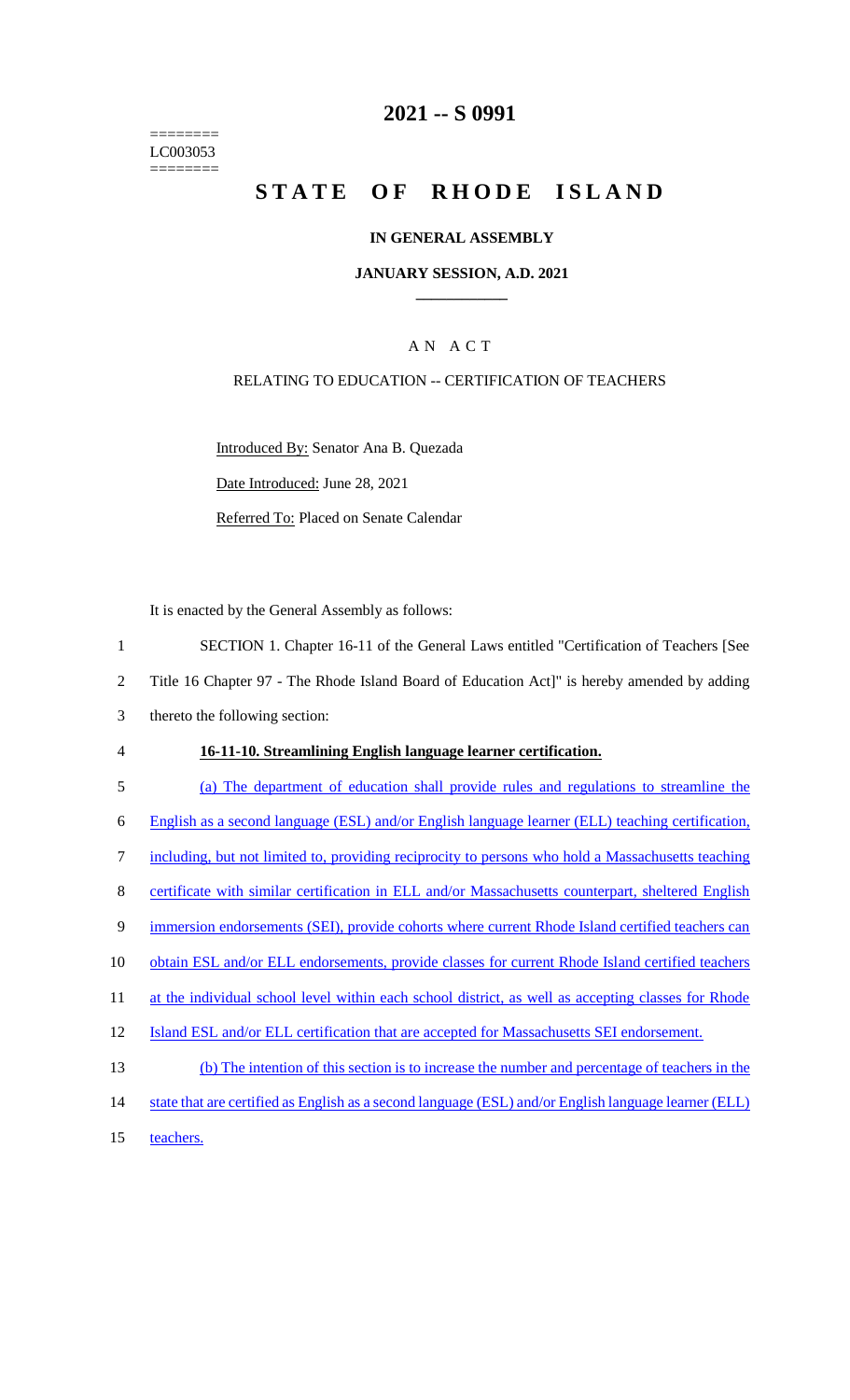#### $=$ LC003053 ========